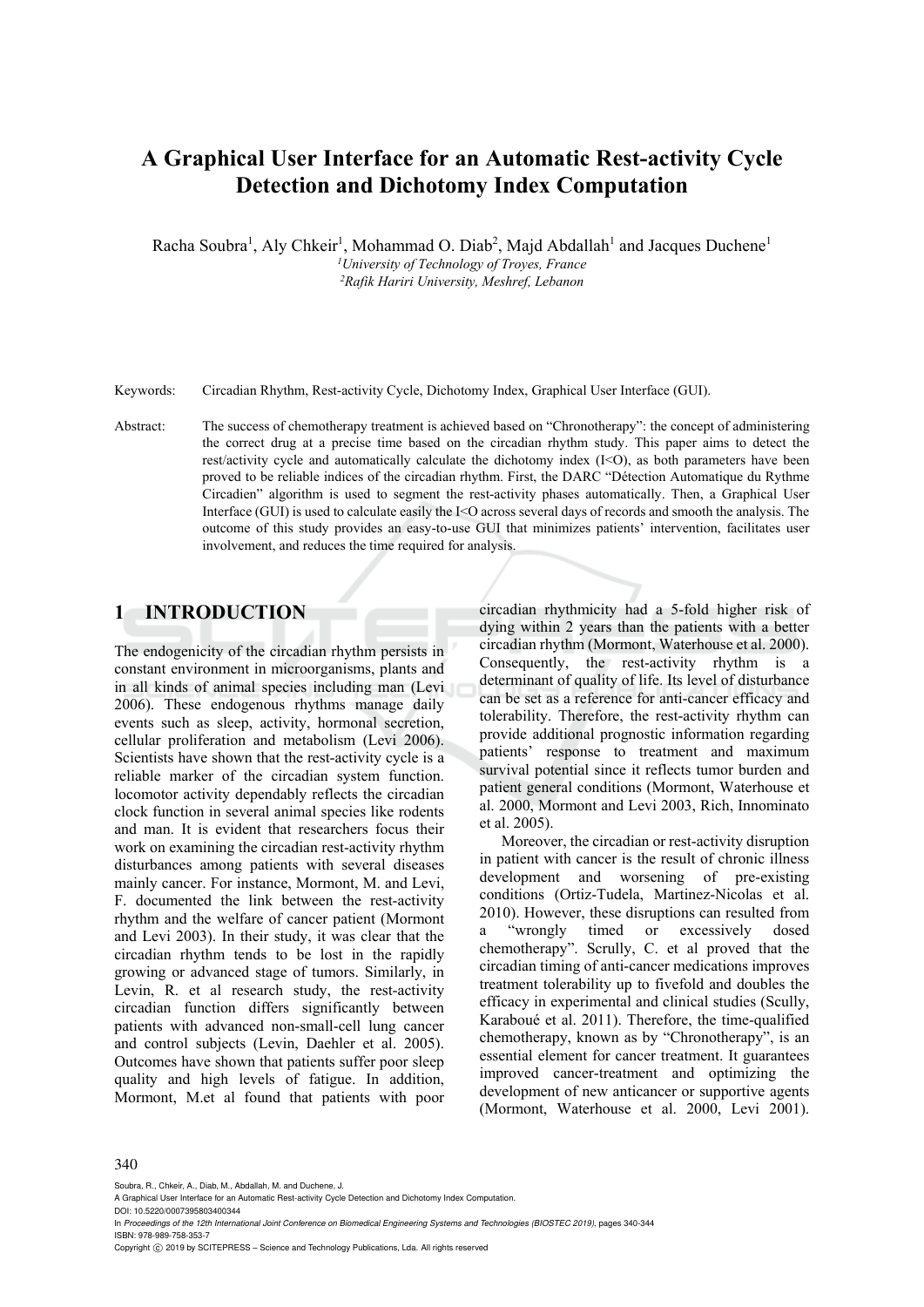Personalized cancer chronotherapeutics encourage the cell division cycle and the pharmacology pathways to improve patients' quality of life and survival (Lévi, Filipski et al. 2007). Thus, the circadian rhythm needs to be explored on large scale, and circadian biomarkers should be calculated to estimate the incidence of cancer-associated circadiansystem alterations.

The most effective parameter that can correlates with the quality of life is the dichotomy index  $(I<0)$ (Mormont, Waterhouse et al. 2000, Innominato, Focan et al. 2009, Natale, Innominato et al. 2015). This latter represents the percentage of the activity counts measured when the patient is in bed that are inferior to the median of the activity counts measured when the patient is out of bed. This index can theoretically vary between 0 and 100%, where high I<O reflects a marked rest/activity rhythm.

In order to record rest-activity cycle, the majority of recent studies used wrist actigraphy; a wearable device used to measure the activity motors. On the other hand, various techniques were used to calculate the I<O. For instance, in Mormont, M. et al study, the calculation was done manually where each patient had kept a diary for times of rising and retiring during the diagnosis (Mormont, Waterhouse et al. 2000). Scrully, C. et al and Ortiz-Tudela, E. et al have used square and mean waveform techniques respectively which resulted as a poor biomarkers (Innominato, Focan et al. 2009, Ortiz-Tudela, Martinez-Nicolas et al. 2010). In Ortiz-Tudela, E. et al study, patients were requested to give an informed consent and to complete a sleep and feeding log during the days of recording (Ortiz‐Tudela, Iurisci et al. 2014). Finally, some patients were demanded to push an eventmarker button on the wearable device to mark occurrences of time in and out of bed such as Natale, V. et al research (Natale, Innominato et al. 2015).

In this study, we aim to detect the rest- activity cycle automatically and calculate the I<O while minimizing the intervention of patients and smoothing the interference of physicians. After data acquisition, I<O was calculated automatically based on DARC algorithm. Then, a graphical user interface (GUI) was performed to detect and calculate automatically rest-activity cycle and I<O.

# **2 METHODOLOGY**

### **2.1 Database**

Our study is based on 9 control subjects (5 females and 4 males) aged  $40 \pm 10.6$  years. After receiving a

detailed description of the objectives and requirements of the study, the participants wore the infrared sensor "Movisens GmbH - move II". The move II sensor consists of a tri-axial acceleration sensor (adxl345, Analog Devices; range:  $\pm 8$  g; sampling rate: 64 Hz; resolution: 12 bit) and a temperature sensor (MLX90615 high resolution 16bit ADC; resolution of 0.02°C). This sensor was patched onto the participants' upper right anterior thoracic areas by means of a hypoallergenic patch for a minimum of three consecutive days. It only weighs 32 g, and measures 5.0 x 3.6 x1.7 cm3. The recorded data is saved on a memory chip inside the sensor and transferred to a server via the General Packet Radio Service (GPRS). Three signals were available:

- Zero Crossing Mode (ZCM) signal: representing the human activity in function of time, with 1 record per minute
- Body Position: representing the human body slope with respect to the vertical x-axis, with 1 record per minute
- Body Temperature: representing the human body temperature, with 1 record every 5 minutes

### **2.2 Rest/Activity Cycle Detection**

In this study, the automatic detection of rest/activity cycle is achieved based on the "Détection Automatique du Rythme Circadien" (DARC) algorithm (Chkeir et al. 2017). Six phases summarize our work, and for confidential reasons, it will be discussed generally in a brief way.

First, as we have one record of body temperature each 5 minutes and one record per minute for each of body position and ZCM signals, the Polynomial Cubic Spline method is used to interpolate the temperature signal, so we get an equal number of records between signals. The interpolated temperature signal intervenes as a reference to check if the sensor is worn or not. The algorithm will directly eliminate the body position and ZCM records when sensor is not worn. In case the sensor is worn upside down, the algorithm will correct the Body Position signal: when X is greater than 90, the value will be replaced by 180-X.

Subsequently, all outlier points that could appear in the signals will be eliminated based on the median filter techniques. After that, the method cited in the DARC Brevet automatically operates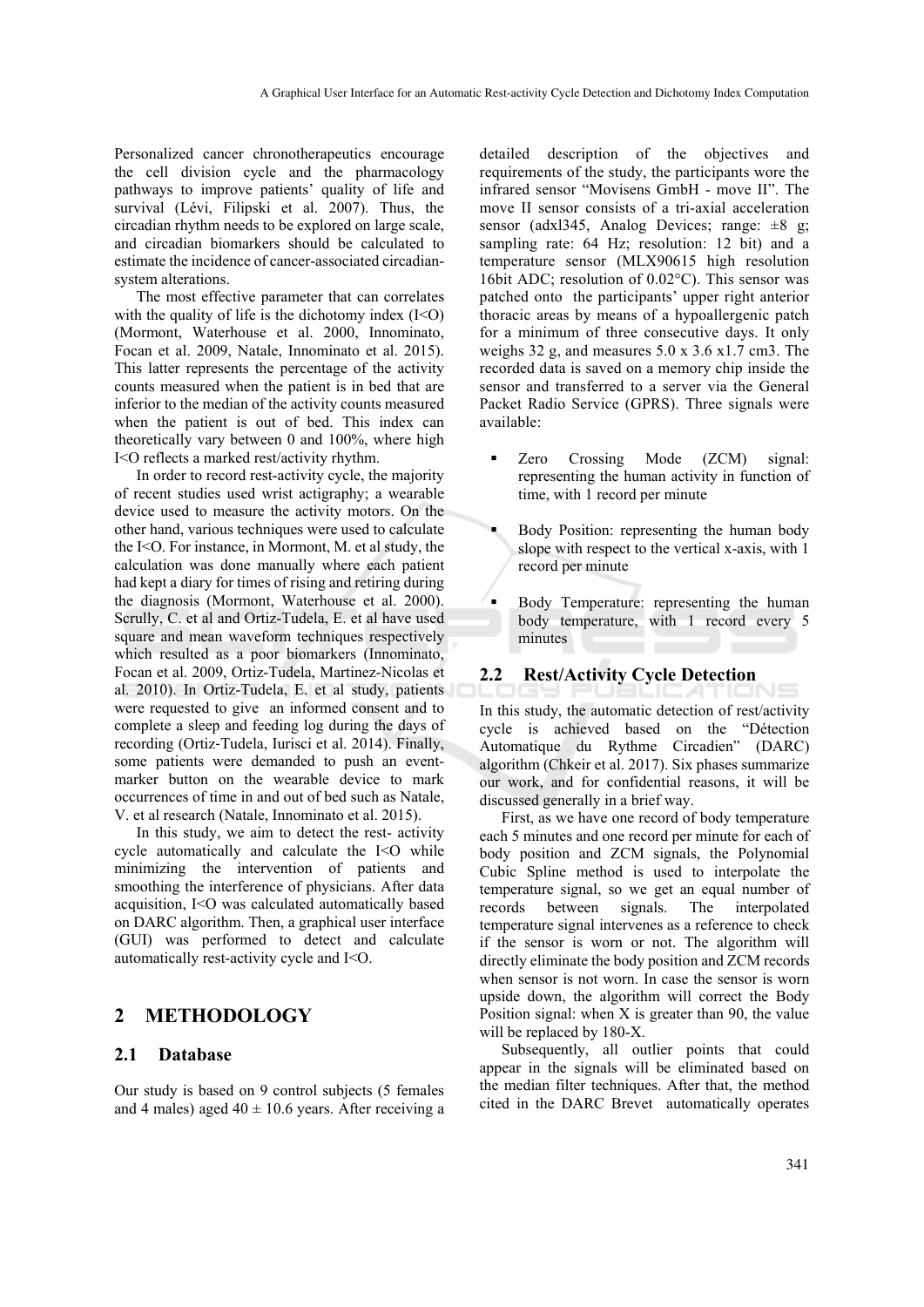to separate between rest/activity phases for both signals.

After detecting the indices for each of the rest and activity phases, the ZCM and body position signals are converted into binary signals, where 1 represents the activity cycle and 0 represents the rest cycle. The "AND" logical operator is applied to combine the two binary signals, so new indices can state accurately the starting and ending point of each phase.

### **2.3 Graphical User Interface**

Graphical user interface, abbreviated by GUI, is a software interface that works at the point of contact between a computer and its user. It allows the user to interact with computers through graphical elements, such as dialog boxes, pointing devices, push-buttons, menus, and scroll bars. By selecting one of these visual elements, either by mouse, pen or other selection from menu, the user can manipulate what is on screen and control commands to run a program without writing a text characters.

The main reason from creating a GUI is to make things simple for the program end-users. In order to accomplish a task, users do not have to edit the command line interface, create a script command, or even understand the details of how tasks are performed. Applications that are based on GUI are simple to learn and run.



Figure 1: Segmentation of Rest/Activity cycle and application of I<O formula.

Accordingly, in order to automatically calculate the  $I < O$  and facilitate the intervention of users (physicians, clinicians, researchers…), we aimed to perform an easy-to-use GUI. The goals of this GUI were to: (i) Detect the rest/activity cycle either automatically through the DARC algorithm or manually by user involvement and (ii) Calculate automatically the I<O while applying the following formula:

$$
I < O = (1 - NB_L/NB_C) \times 100
$$
 (1)

Where NB L represents the number of activities recorded during the day and NB\_C represents the number of activities recorded during the rest period that are greater than the median of NB\_L.

# **3 GUI RESULTS**

In this section, we demonstrate the GUI usage shown in Figure 2.

First, users import the Patient Excel File (xls, xlsm, xlm…).

Then, they could choose between 'Manually' and a 'Graph' radio-button to select the starting time of the day. If the 'Manually' option is chosen, a Time Panel will appear on the screen. Users select the appropriate time and then press 'Set'. If the 'Graph' option is chosen, the select cursor will be available and ZCM signal will be plotted. So, users select a starting point from the graph. Time will be displayed on the screen with an option of Reset.

At this time, users will have the opportunity to edit 'threshold' and 'filter' values as convenient.

To segment rest-activity cycle, users can choose an 'automatic' and/or 'manual' detection methodology. If 'Automatic Detection' is chosen, users can press 'Activity/Position' to plot signals segmentation and 'Average' buttons to get I<O results. Once the 'Activity/Position' button is pressed, ZCM and position signals will be plotted in graphs  $1 \& 2$  respectively showing the rest/activity phases. 'Next' and 'Previous' buttons are available to show the plots across each day. If 'Manual Detection' is chosen, a 'help window' will be displayed asking the users to select the intervals of sleep across each day plotted separately in graph 1. If users select the sleep intervals wrongly, a 'warning window' will be displayed requesting the repetition of the manual detection procedure. If both 'automatic' and 'manual' detection techniques are chosen, the 'Auto/Manual Activity' button can be pressed to plot the difference of segmentation between both techniques and for each day.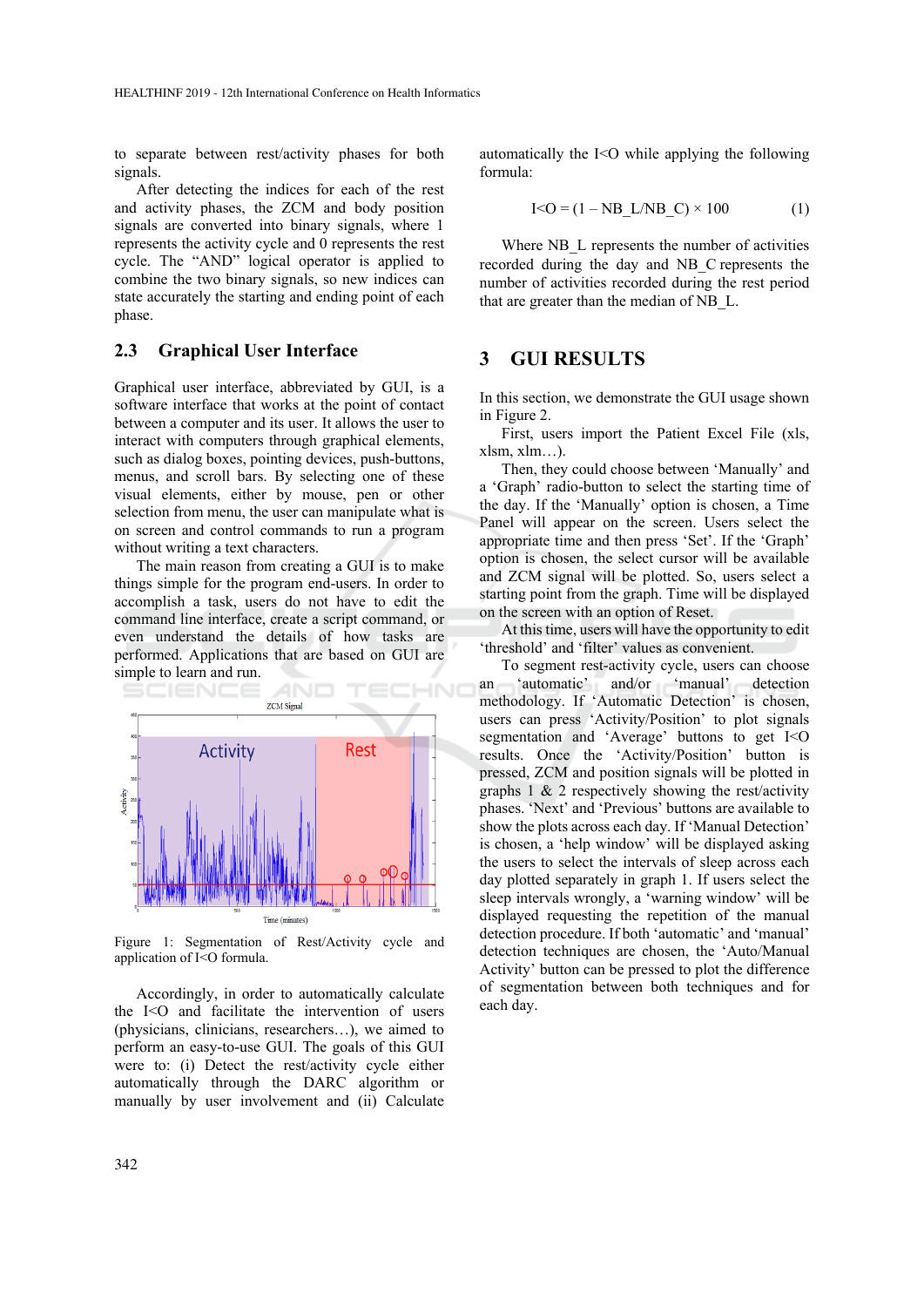

Figure 2: Graphical User Interface.

After the rest-activity detection, users can press the 'Average' button to examine the I<O results of each day coordinated in a table. Additionally, they can select the number of days  $(X)$  to calculate the I<O average of each X consecutive days.

To save the plotted figures and results, users have the option of selecting a folder and the excel filename. For each day, figures and  $I < O$  results will be plotted on a separate sheet titled by the day number. Moreover, the I<O table will be copied to 'I<O Results' sheet.

A 'Restart' button is available to repeat the process. Once this button is clicked, a message box will appear to ensure the restarting process. Similarity for the 'Exit' button, once it is clicked, a message box will appear to ensure the closing.

In order to validate our method, the student-test and mean squared error (MSE) measurements were evaluated. High correlation was found between I<O calculated automatically and those calculated manually, giving an R of 0.95 and MSE of 0.022.

### **4 DISCUSSION**

The I<O, a reliable marker of rest/activity cycle, has been used frequently in order to identify the optimal time of the chemotherapy. In addition, it was demonstrated that this parameter can give physicians supplementary information for about the

patients' quality of life. Therefore, an automatic detection of the rest and activity phases can minimize the patient's intervention, reduce the time required for I<O calculation and encourage more related studies. Additionally, a GUI can facilitate the users' intervention and reduce the time of analysis.

In the first part of our study, patients intervened only by wearing the Movisens. Data was directly saved on a memory chip and transferred to the server via GPRS. The I<O of each subject was calculated automatically. Then, a comparison of I<O results was performed.

Next, a GUI was performed. Several options and advantages encourage its usage. For instance, the user has the option of segmenting rest-activity cycle automatically and/or manually. Accordingly, a comparative study can be performed between the two techniques. Moreover, several parameters are set as "variable data" such as I<O threshold, temperature reference value, median filter and others. Therefore, these factors can be changed based on the user analysis and depending on each subject. Then, segmented graphs, stating each of the rest and activity phases, can be plotted for each recorded day. Therefore, physicians can see the relation between rest-activity cycle and I<O results for both manual and automatic detections and save outcomes on Excel File. Last but not least, a clear demonstration is available with the GUI to smooth